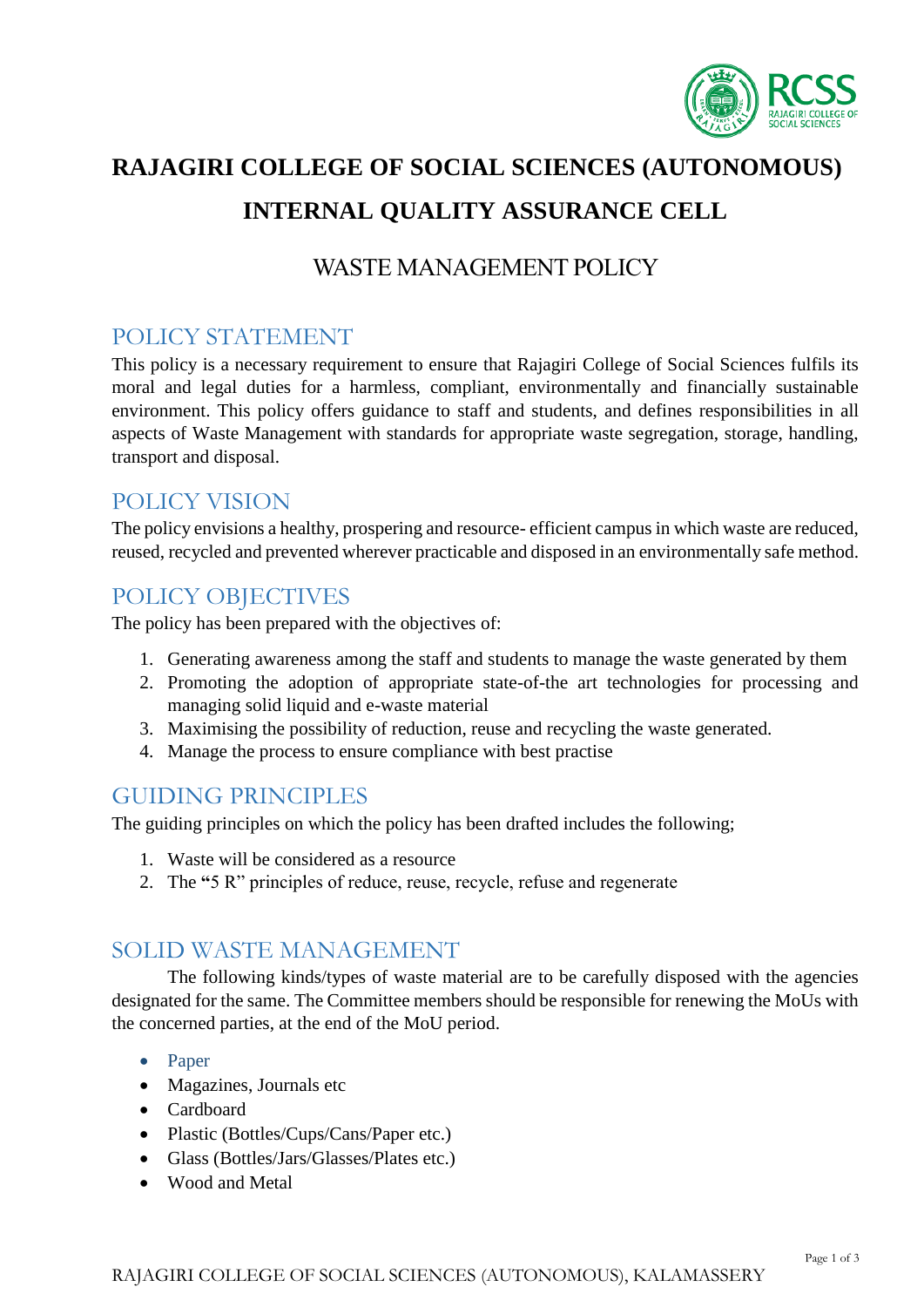

- Food Waste
- Sanitary Napkins

## LIQUID WASTE MANAGEMENT

The liquid waste generated is to be treated through the Sewage Treatment Plants. The Committee members should be responsible for renewing the AMC of the Sewage Treatment Plant. The recycled water from the STP is to be used for the Toilet Flush Tanks and Gardening, which involves no direct body contact.

#### E-WASTE MANAGEMENT

The following kinds/types of waste material are to be carefully disposed with the agencies designated for the same. The Committee members should be responsible for renewing the MoUs with the concerned parties, at the end of the MoU period.Toner cartridges

- CDs, Audio, Video Tapes
- Monitors, Keyboard
- Batteries
- Lights, Tubes and other electrical waste

## USAGE AND PROCURING OF ITEMS

Purchasing of new products has a real impact on the quantity and recyclable value of waste, on the campus. Choosing and buying recycled products is part of an overall waste reduction strategy. As source reduction is an issue that often gets overlooked the Management Committee and various Departments should consider the following:

- 1. To cut down on over-packaged products (The packaging that comes together with products proves to be non-reusable)
- 2. To purchase refillable or reusable products e.g. mineral water, toner cartridges
- 3. To use durable items (E.g.: plates and glasses) where relevant, not one-trip disposable items
- 4. To buy equipment that can easily be mended or has interchangeable parts
- 5. To specify/buy items made with recycled materials
- 6. To consider using cost savings from waste reduction activities, e.g. photocopiers set to doublesided, reuse one side paper for printing and notes, to pay for activities that may cost a little more until economies of scale come in to play.
- 7. To minimise the use of flex boards and plastic hoardings during programmes and events

#### RESPONSIBLE PARTIES

The Rajagiri Swatch (Clean) Campus Committee of Rajagiri College of Social Sciences will be responsible for the waste management and its effectiveness on the campus.



**PRINCIPAL** Rajagiri College of Social Sciences (Autonomous) Rajagiri P.O., Kalamassery-683 104